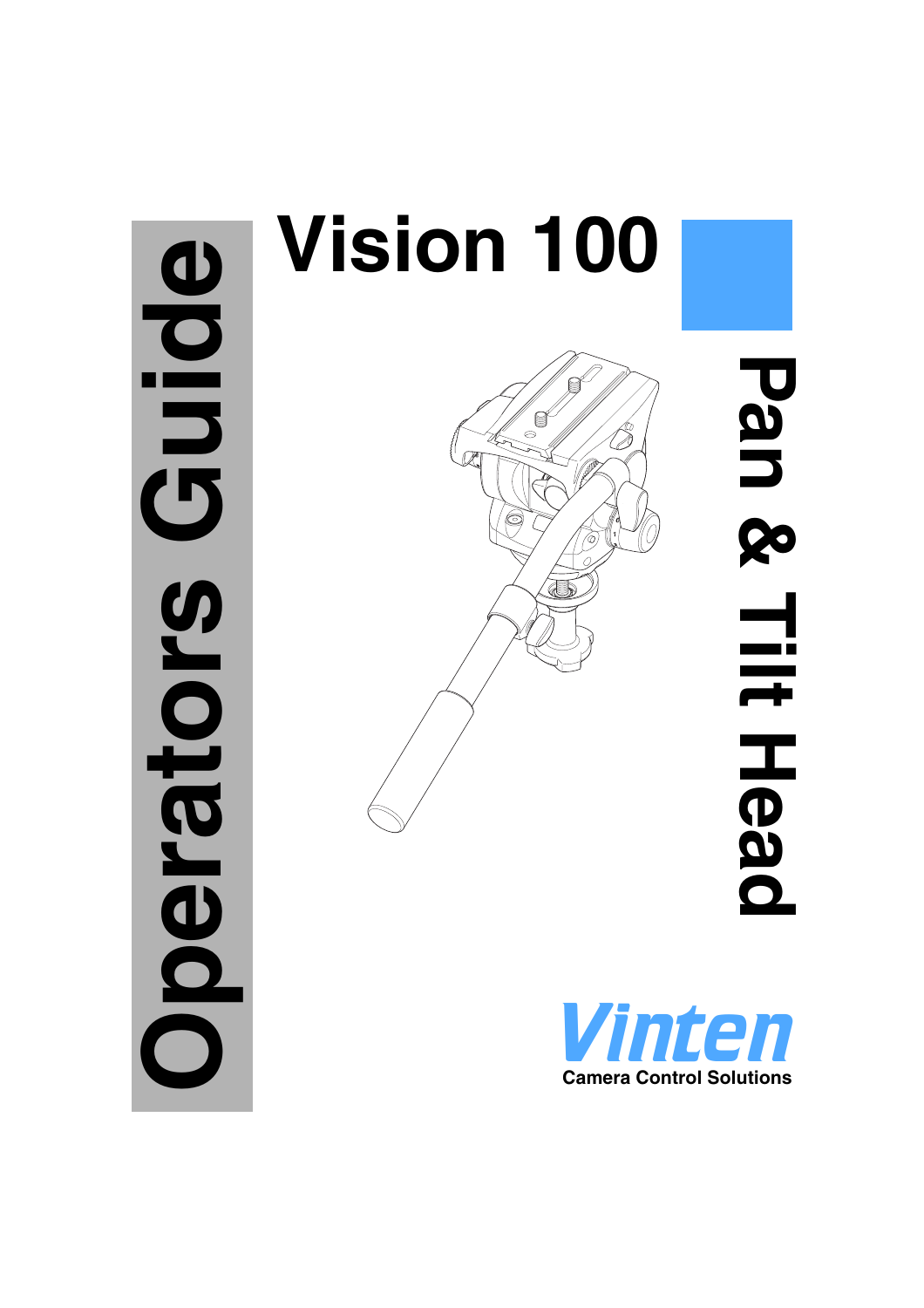# **Vision 100 Pan and Tilt Head**

**Publication Part No. 3431-8 Issue 3**

Copyright © Vinten Broadcast Limited 2004

All rights reserved throughout the world. No part of this document may be stored in a retrieval system, transmitted, copied or reproduced in any way including, but not limited to, photocopy, photograph, magnetic or other record without the prior agreement and permission in writing of Vinten Broadcast Limited.

Vinten and Vision are registered trademarks of Vinten Broadcast Limited.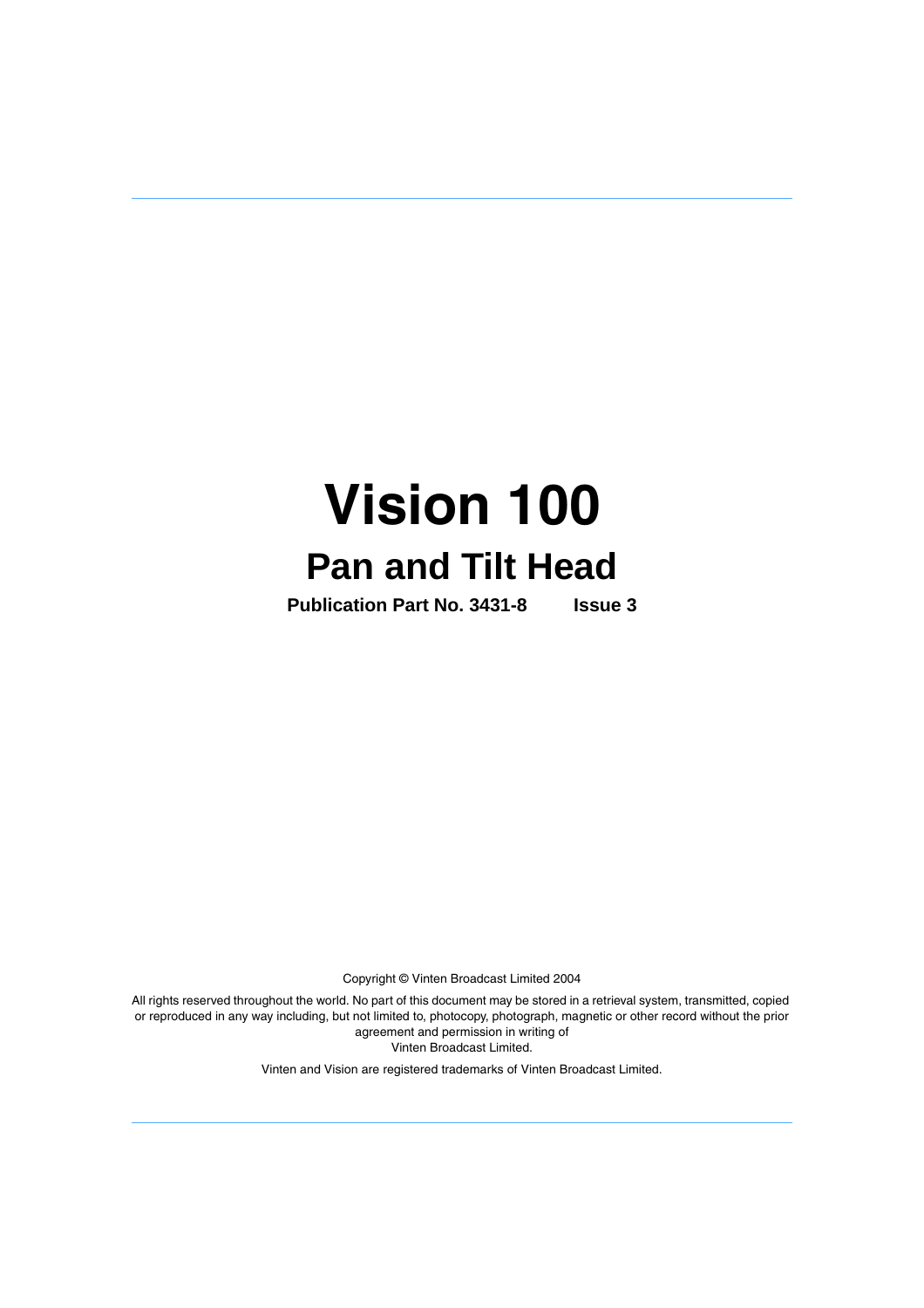# **Safety - read this first**

#### <span id="page-2-0"></span>**Warning Symbols in this Operators Guide**



Where there is a risk of personal injury, injury to others, or damage to the pan and tilt head or associated equipment, comments appear, highlighted by the word **WARNING!** and supported by the warning triangle symbol.

# **Technical data**

<span id="page-2-1"></span>

| Weight (complete with pan bar and bowl clamp) | 3.85 kg (8.47 lb) |
|-----------------------------------------------|-------------------|
| Height to mounting face                       | 150 mm (5.9 in.)  |
| Length                                        | 148 mm (5.8 in.)  |
| Width                                         | 175 mm (6.9 in.)  |
| Load capacity                                 | See balance graph |
| Tilt range                                    | $±90^{\circ}$     |
| Pan range                                     | $360^\circ$       |
| Pedestal/tripod fixing                        | 100 mm ball       |
|                                               |                   |

# **Further information**

<span id="page-2-2"></span>For further information or advice regarding this pan and tilt head, please contact Vinten Broadcast Limited, your local Vinten distributor (see back cover) or visit our website.

For full details on maintenance and spare parts, please refer to the Vision 100 Pan and Tilt Head Maintenance Manual and Illustrated Parts List (Publication Part No. 3466-9), obtainable from Vinten Broadcast Limited or your local Vinten distributor. For information on-line, visit our website at

#### **www.vinten.com.**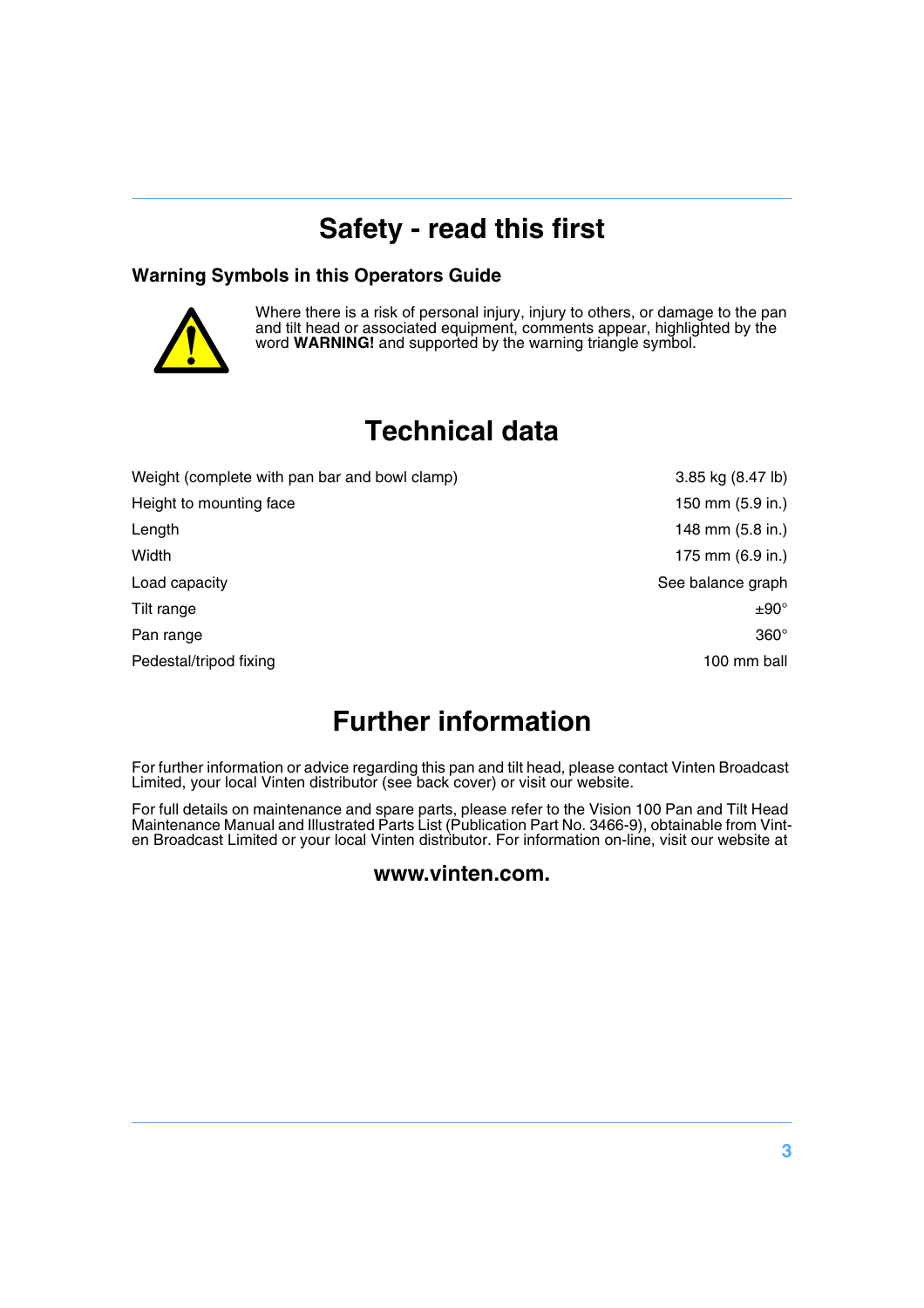# **Contents**

<span id="page-3-0"></span>

|                  | Page |
|------------------|------|
|                  |      |
|                  |      |
|                  |      |
|                  |      |
| <b>Contents</b>  |      |
|                  |      |
|                  |      |
|                  |      |
|                  |      |
|                  |      |
|                  |      |
|                  |      |
| <b>Servicing</b> |      |
|                  |      |
|                  |      |
|                  |      |
|                  |      |
|                  |      |
|                  |      |

# **Associated publication**

Vision 100 Pan and Tilt Head Maintenance Manual Publication Part No. 3466-9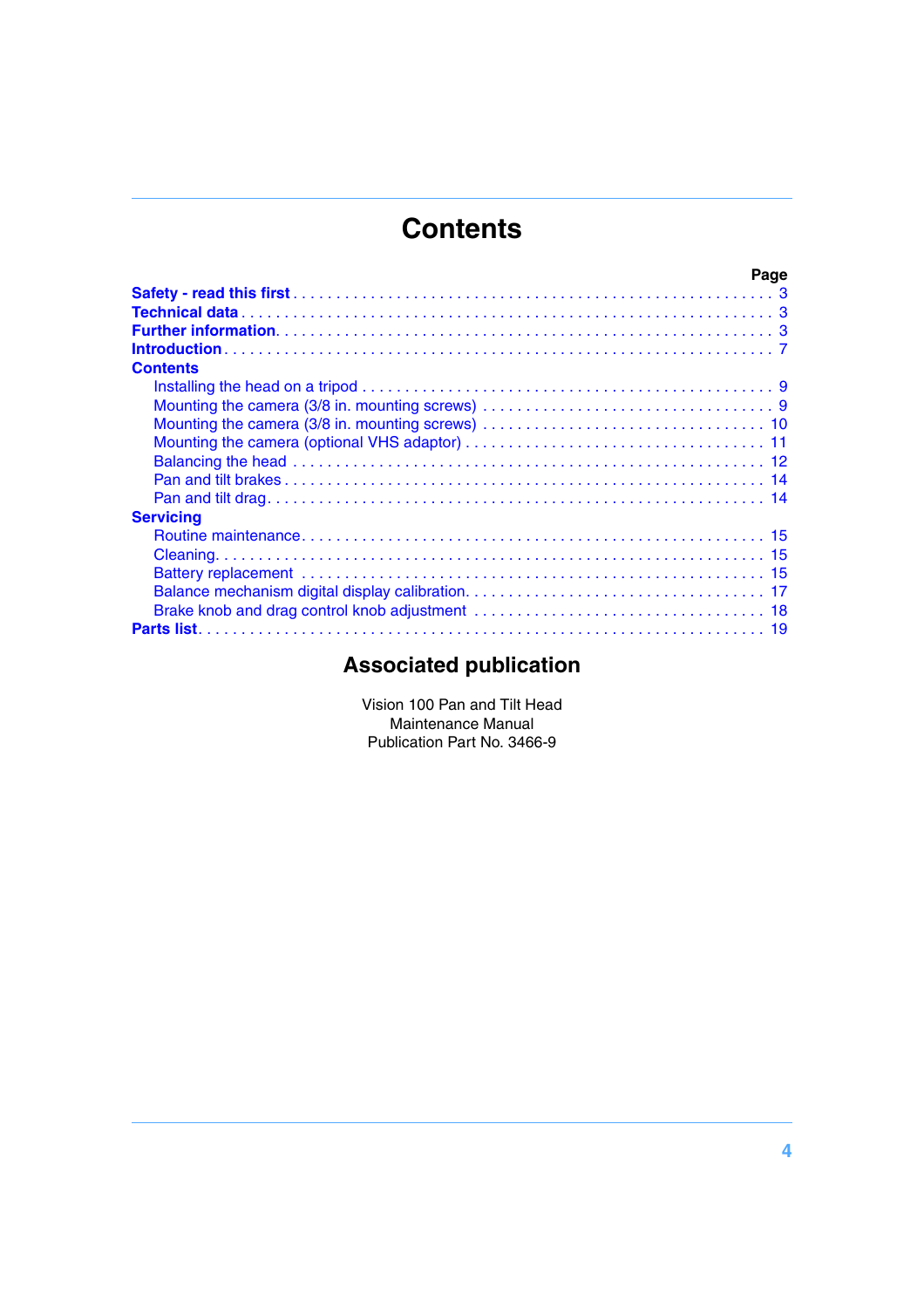<span id="page-4-5"></span><span id="page-4-2"></span>

# <span id="page-4-7"></span><span id="page-4-6"></span><span id="page-4-4"></span><span id="page-4-3"></span><span id="page-4-1"></span><span id="page-4-0"></span>**Vision 100 (Left-Hand Side)**

| Pan bar                   | (1) |
|---------------------------|-----|
| Camera mounting screws    | (2) |
| Pan bar mounting          | (3) |
| Bowl clamp                | (4) |
| Pan brake lever           | (5) |
| Tilt drag adjustment knob | (6) |
| Tilt brake lever          | (7) |
| Slide lock release        | (8) |
|                           |     |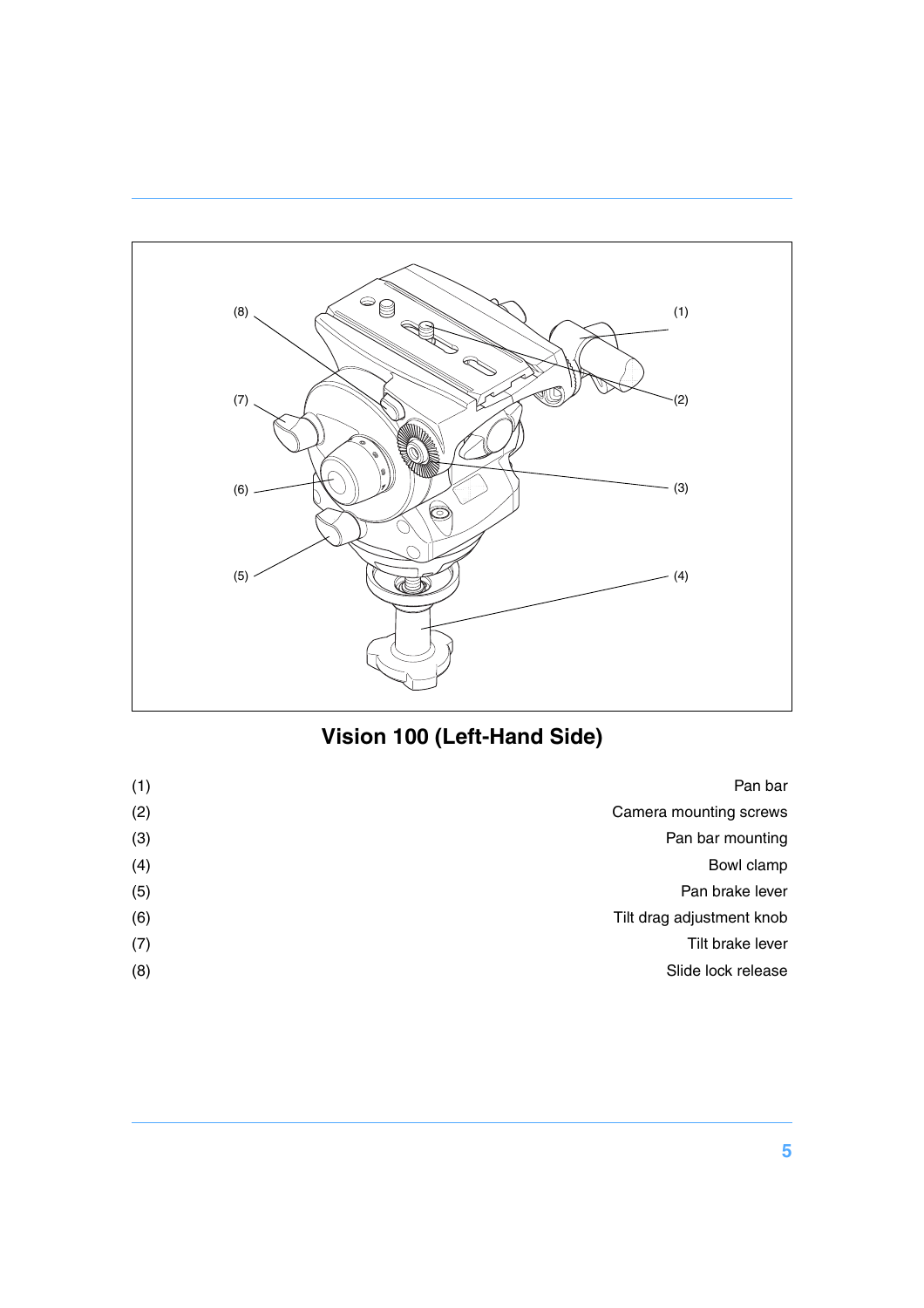<span id="page-5-3"></span><span id="page-5-0"></span>

# <span id="page-5-7"></span><span id="page-5-6"></span><span id="page-5-5"></span><span id="page-5-4"></span><span id="page-5-2"></span><span id="page-5-1"></span>**Vision 100 (Right-Hand Side)**

| (9)  | Slide plate                                                |
|------|------------------------------------------------------------|
| (10) | Slide plate clamp                                          |
| (11) | <b>Battery cover</b>                                       |
| (12) | Pan drag adjustment knob                                   |
| (13) | Switch for illuminated level<br>bubble and digital display |
| (14) | Digital display                                            |
| (15) | Illuminated level bubble                                   |
| (16) | Balance knob                                               |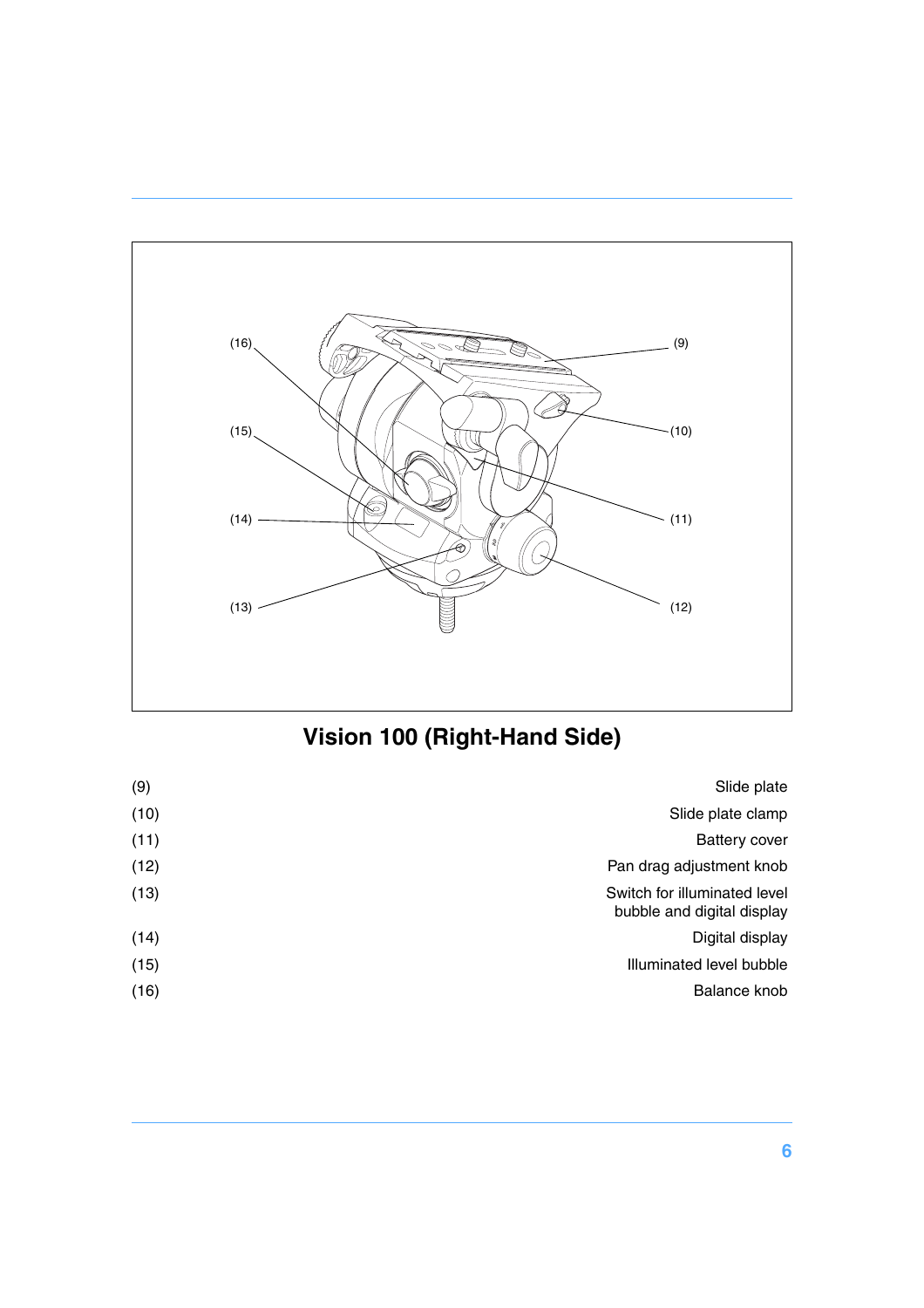# **Introduction**

<span id="page-6-0"></span>The Vision 100 pan and tilt head embodies an adjustable spring counterbalancing mechanism, thin film (TF) drag assemblies for pan and tilt motions and an adjustable camera mounting plate.

The balance system is easily adjusted by a knob  $(16)$  on the rear of the head. Maximum and minimum payloads that can be balanced, and tilt ranges, are depend-ent on the weight of the camera and accessories and on the centre of gravity (C of G) height.

The graph shows the range of load and C of G height that can be maintained in balance. The shaded area of graph corresponds to those load/C of G combinations that can be balanced over the full tilt range. The areas to the right indicate the progressively reducing tilt range with greater load and higher C of G.

Where a load/C of G combination falls outside of the graph it will be necessary to increase or decrease the weight or the C of G height - if possible - to enable the head to balance the load.



**Balance Graph**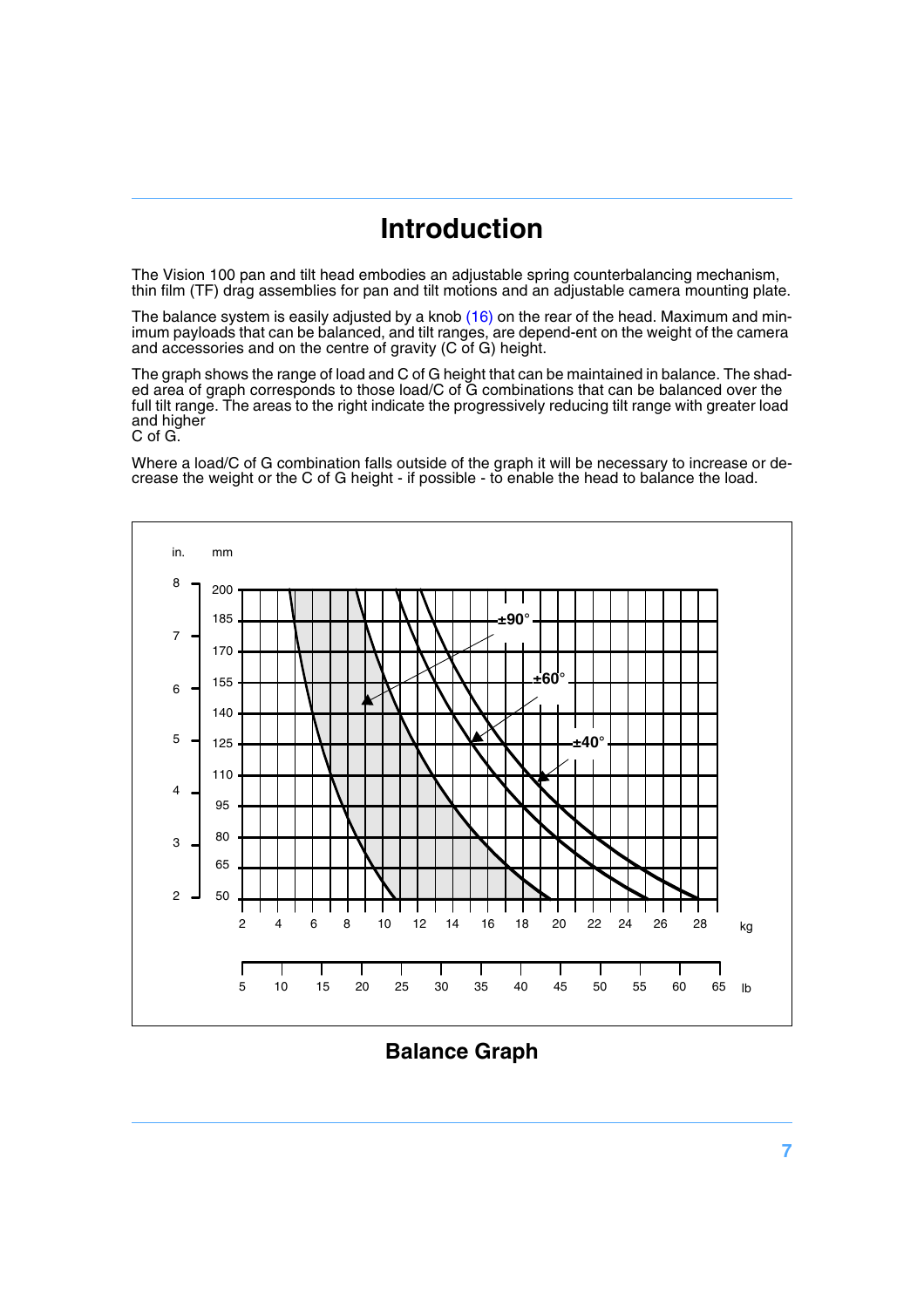A digital display [\(14\)](#page-5-1) indicates the setting of the balance mechanism on a scale of 00 - HI. The display is illuminated by pressing the switch [\(13\)](#page-5-2) and extinguishes automatically approximately 15 seconds after adjustments are complete. The same switch also illuminates the level bubble [\(15\)](#page-5-3) and the scales of the pan and tilt drag knobs  $(12)(6)$  $(12)(6)$ . The digital display and illumination systems automatically compensate for ambient light levels. The battery for the system is housed in a compartment in the right-hand side of the mechanism housing, closed by a cap  $(11)$ .

Both the pan and tilt mechanisms incorporate the Vinten thin film (TF) system to ensure smooth movement of the camera about these axes and are fitted with control knobs  $(12)(6)$  $(12)(6)$  to adjust the drag setting. The whip-pan facility is unaffected by the pan drag setting. Both drag knobs are provided with scales illuminated by the switch [\(13\)](#page-5-2).

Friction brakes on each axis allow the head to be locked at any chosen position. The operating levers for both brakes  $(5)(7)$  $(5)(7)$  are fitted at the left-hand side of the head.

A level bubble [\(15\)](#page-5-3), illuminated by pressing the switch [\(13\)](#page-5-2), is fitted to the rear of the head.

Pan bar mounting points [\(3\)](#page-4-3) are located at the rear of the head, on either side of the camera mounting platform. A telescopic pan bar [\(1\)](#page-4-4) is supplied and is attached using a pan bar clamp, with angular adjustment available on the mount serrations. A second pan bar may be fitted.

The camera is attached to the head by means of a slide plate [\(9\)](#page-5-6) or by using the optional Quickfit adaptor. A clamp  $(10)$  is provided to hold the slide plate in position and a lock  $(8)$  prevents its inadvertent removal from the head.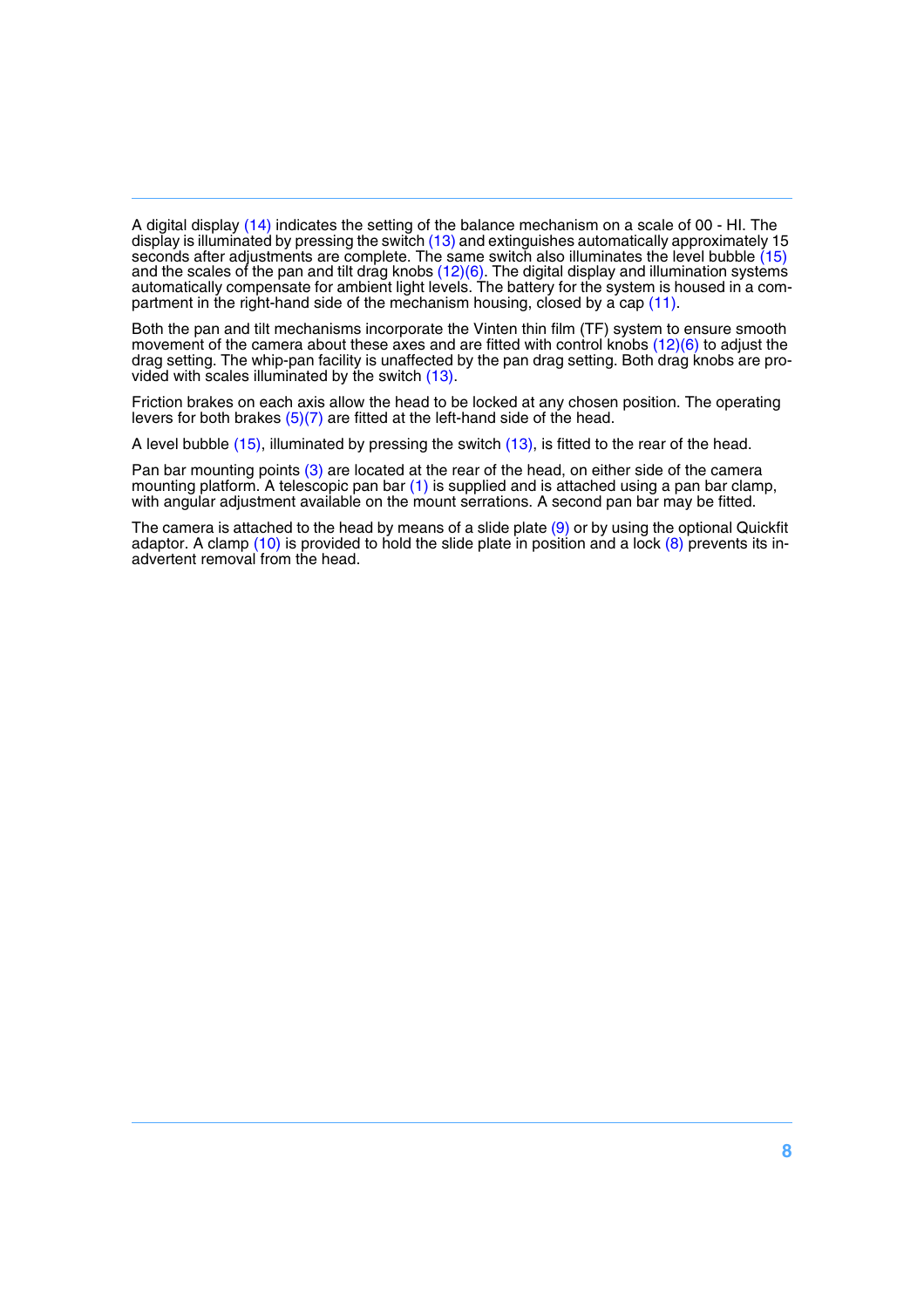# **Operation**

#### <span id="page-8-0"></span>**Installing the head on a tripod**

The Vision 100 head is supplied with an integral ball mount and is designed for installation on a compatible Vinten Vision tripod.

Adaptors are available which enable the heads to be installed on tripods or pedestals fitted with other mountings. These are listed under 'Optional Accessories'.

To install the head, remove the bowl clamp assembly [\(4\)](#page-4-6) from the head, position the head on the tripod and refit the bowl clamp assembly from below. Level the head with the aid of the level bubble [\(15\)](#page-5-3) and tighten the bowl clamp. The level bubble may be illuminated by pressing the switch [\(13\).](#page-5-2) The light will extinguish after 15 seconds.

#### <span id="page-8-1"></span>**Mounting the camera (3/8 in. mounting screws)**

Remove the slide plate  $(9)$  from the head by releasing the slide plate clamp  $(10)$ , pressing the slide lock release  $(8)$  and pulling the plate out to the rear.

Attach the slide plate to the camera or camera mounting plate under the approximate centre of the camera's weight using both mounting screws [\(2\)](#page-4-7).

Set the platform level and apply both the pan and tilt brakes  $(5)(7)$  $(5)(7)$ .

Push the slide plate and camera into the track in the platform, ensuring the slide lock release [\(8\)](#page-4-5) snaps into position.

Balance the head (See **[Balancing the head\)](#page-11-0)**.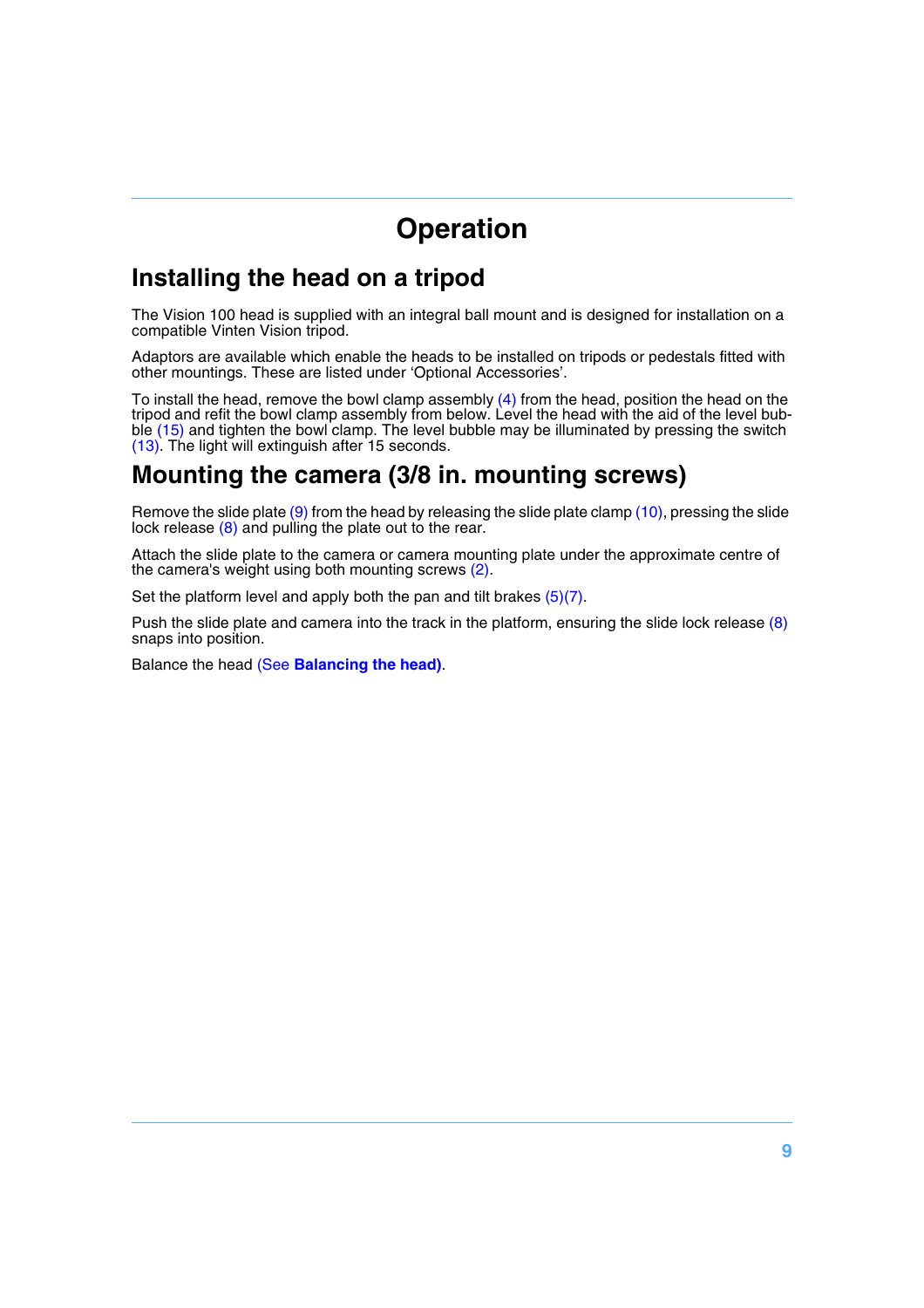<span id="page-9-7"></span><span id="page-9-4"></span>

#### <span id="page-9-6"></span><span id="page-9-5"></span><span id="page-9-3"></span><span id="page-9-2"></span><span id="page-9-1"></span>**Mounting the camera (optional Quickfit adaptor)**

# <span id="page-9-0"></span>**Mounting the camera (optional Quickfit adaptor)**

If not already attached, secure the Quickfit Adaptor [\(19\)](#page-9-1) to the slide plate [\(9\)](#page-9-2) with the two screws [\(2\)](#page-9-3) provided.

Free the Quickfit wedge [\(18\)](#page-9-4) from the adaptor by simultaneously pushing in on the safety catch [\(21\)](#page-9-5) and operating the wedge release [\(20\).](#page-9-6)

Fit the Quickfit wedge to the camera with the two screws [\(17\)](#page-9-7) provided.

Insert the forward end of the wedge into the forward end of the adaptor. Lower the rear of the wedge into the adaptor until an audible click indicates that the wedge is locked in position.

Balance the head (See **[Balancing the head\)](#page-11-0)**.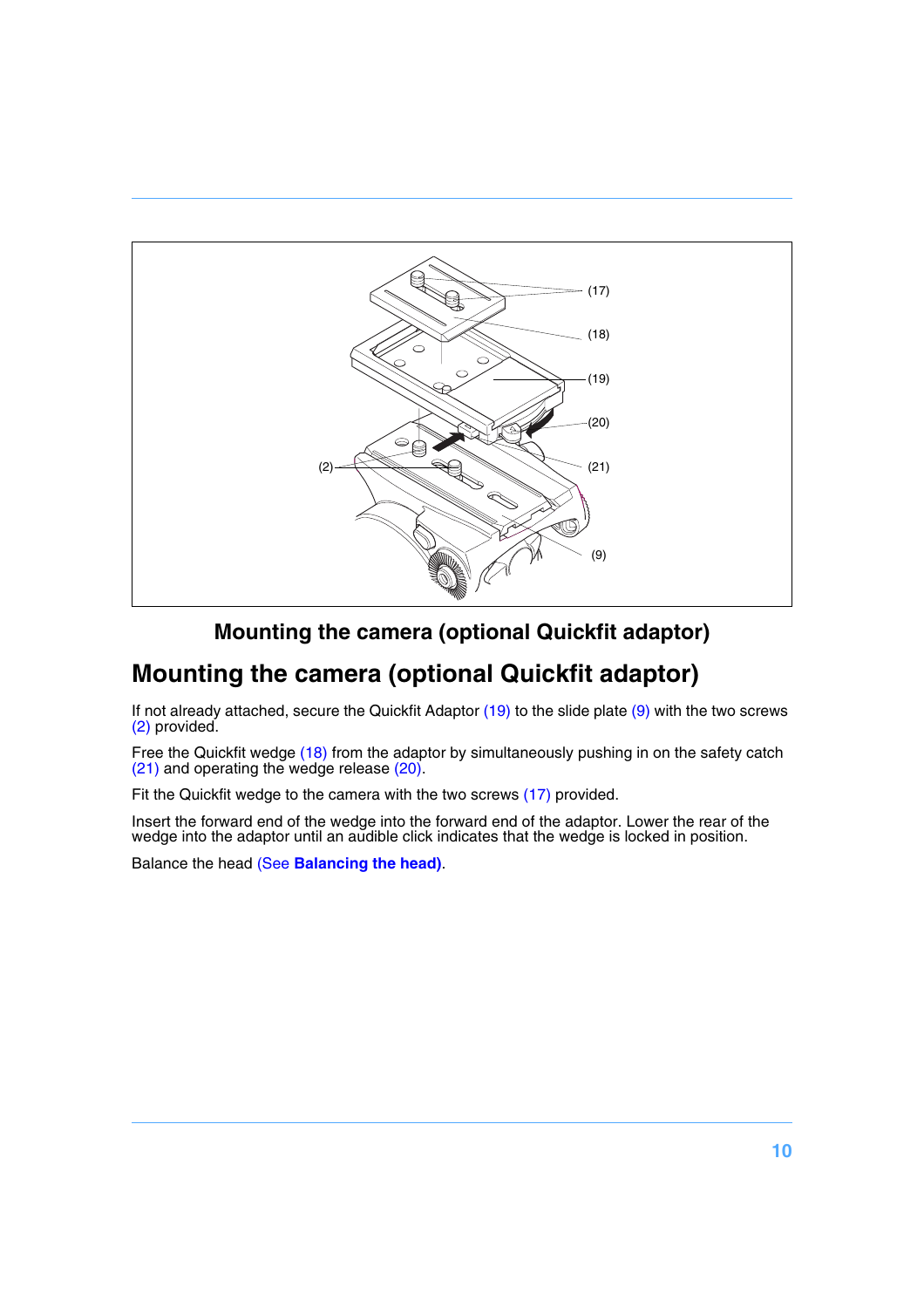<span id="page-10-2"></span>

#### <span id="page-10-5"></span><span id="page-10-4"></span><span id="page-10-3"></span><span id="page-10-1"></span>**Mounting the camera (VHS adaptor)**

#### <span id="page-10-0"></span>**Mounting the camera (optional VHS adaptor)**

The optional VHS adaptor [\(22\)](#page-10-1) consists of a VHS pin and a 1/4 in. BSW camera mounting screw connected by a plastic link.

To mount the camera using the VHS adaptor, proceed as follows:

Remove the slide plate  $(9)$  from the head by releasing the slide plate clamp  $(10)$ , pressing the slide lock release  $(8)$  and pulling the plate out to the rear.

Remove the two 3/8 in. BSW camera mounting screws [\(2\)](#page-10-5) from the slide plate.

Position the VHS [\(22\)](#page-10-1) adaptor in the longer slot in the slide plate, with the pin facing forwards. Screw the pin securely into the slide plate.

Secure the slide plate to the camera with the 1/4 in. BSW camera mounting screw, ensuring the pin engages in the hole in the camera.

Set the platform level and apply both the pan and tilt brakes [\(5\)](#page-4-1)[\(7\).](#page-4-2)

Push the slide plate and camera into the track in the platform, ensuring the slide lock release  $(8)$  snaps into position.

Balance the head (See **[Balancing the head\)](#page-11-0)**.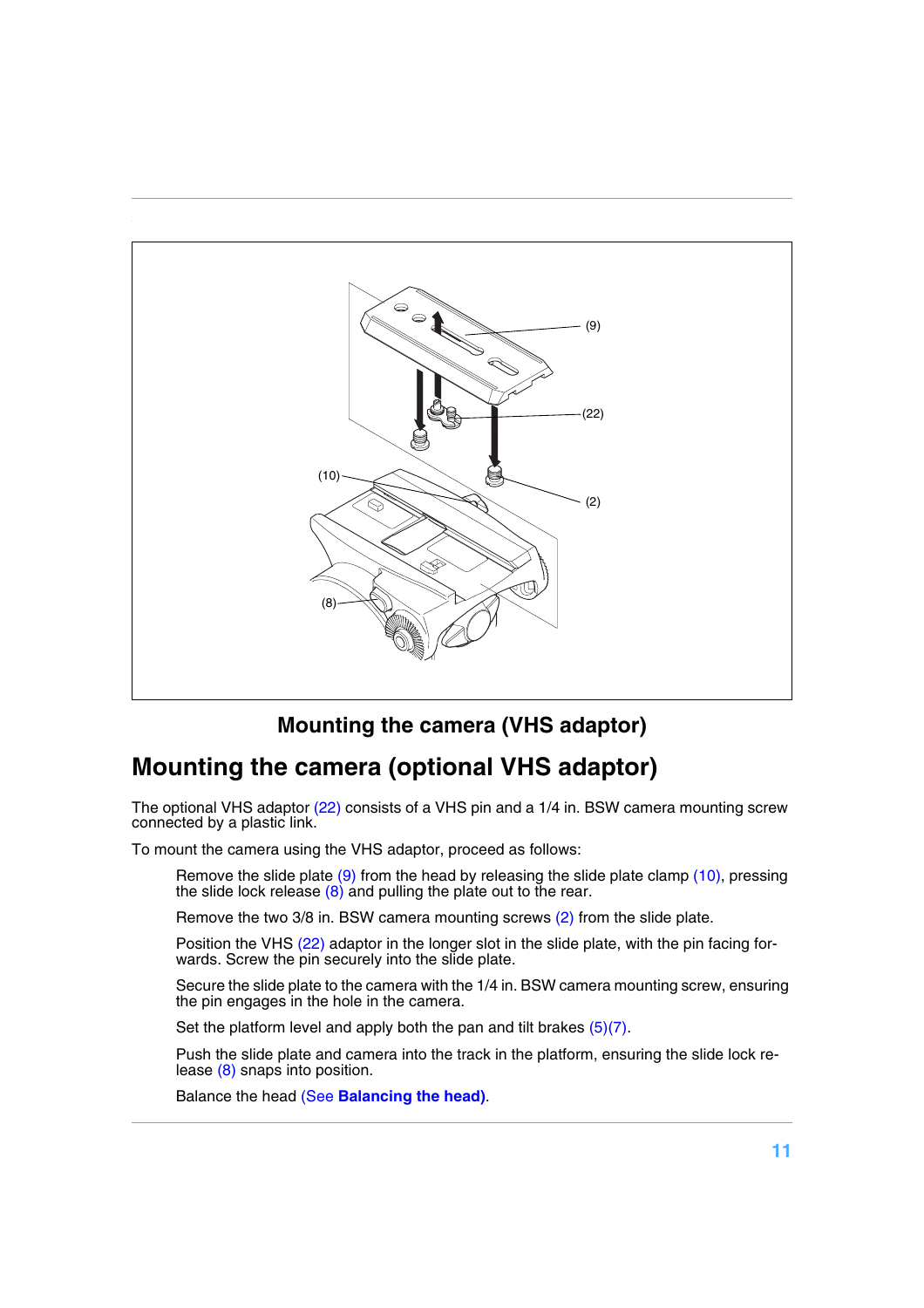# <span id="page-11-0"></span>**Balancing the head**

Balancing the Vision 100 head achieves two objectives. Firstly, when a head is correctly balanced the operator will need a minimum amount of even effort to move the head. Secondly, once balanced, the head and its payload can be set to any tilt position and the head will maintain this position with 'hands off'.

Prior to balancing the head ensure that the pan bars and any ancillary equipment have been fitted in order to prevent upsetting the balance once it has been achieved.

**1 Release the tilt brake [\(7\)](#page-4-2). Turn the balance knob [\(16\)](#page-5-0) counter-clockwise until the head falls away from horizontal under the weight of the camera.**

**2 Release the slide clamp [\(10\)](#page-12-0) and slide the camera backwards or forward until it balances horizontally. Apply the slide clamp [\(10\).](#page-12-0)**

**3 Turn the balance knob [\(16\)](#page-5-0) clockwise until the camera does not fall away when the head is tilted and released.**

**NOTE: If the digital balance setting of the particular payload is known, press the switch [\(13\)](#page-5-2) and turn the balance knob until the digital display [\(14\)](#page-5-1) shows that setting.**

**4 Repeat steps 2 and 3 until perfect balance is achieved, when the camera will remain set at any angle from +90° to –90° without falling away or springing back. Re-apply the tilt brake [\(7\).](#page-4-2)**

#### **NOTE: Maximum tilt angle is less than 90° for heavy payloads with high C of G - see balance graph.**

Press the switch [\(13\)](#page-5-2) and make a note of the digital display [\(14\).](#page-5-1) This will facilitate rebalancing this particular payload.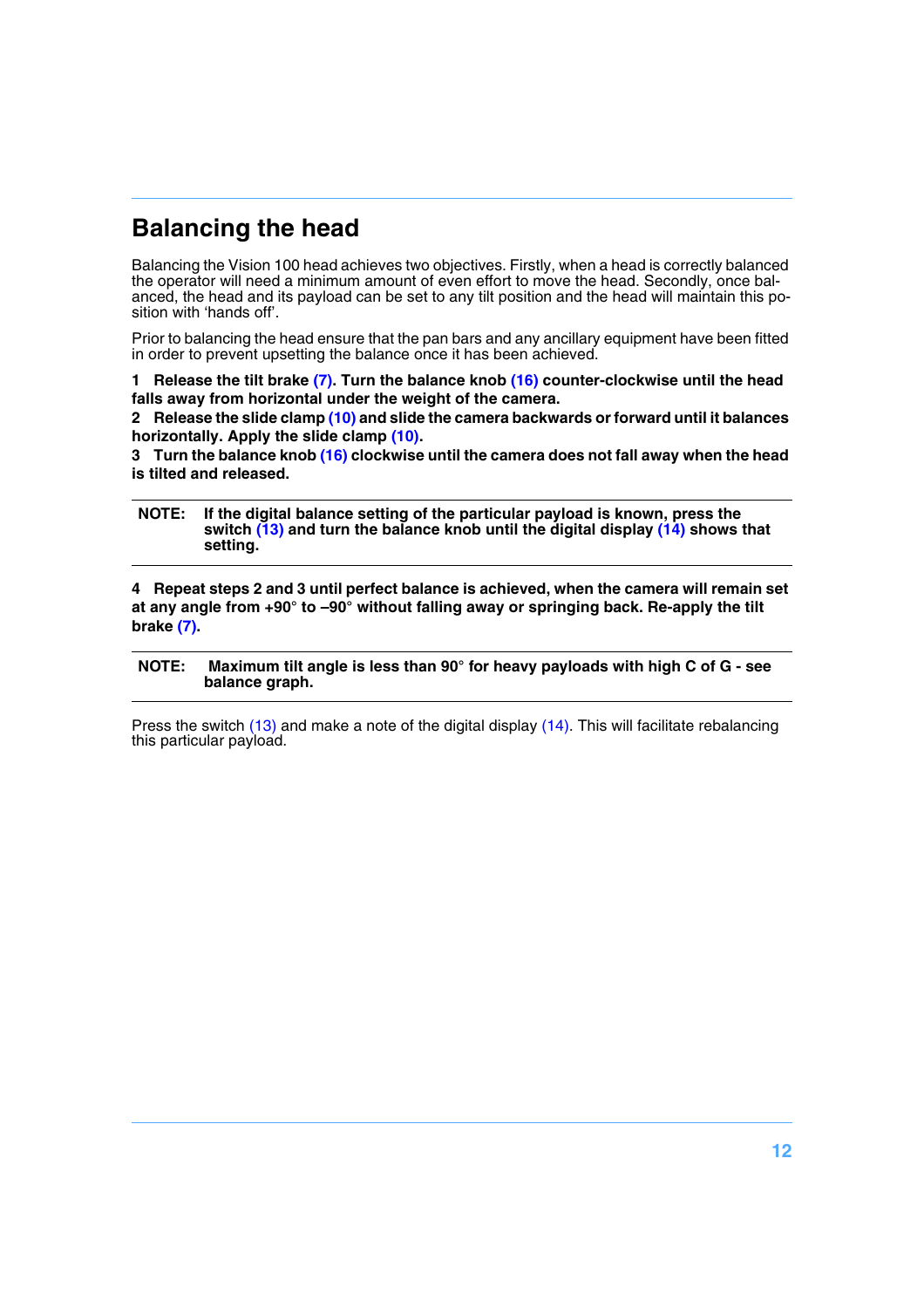<span id="page-12-0"></span>

**Balancing the head**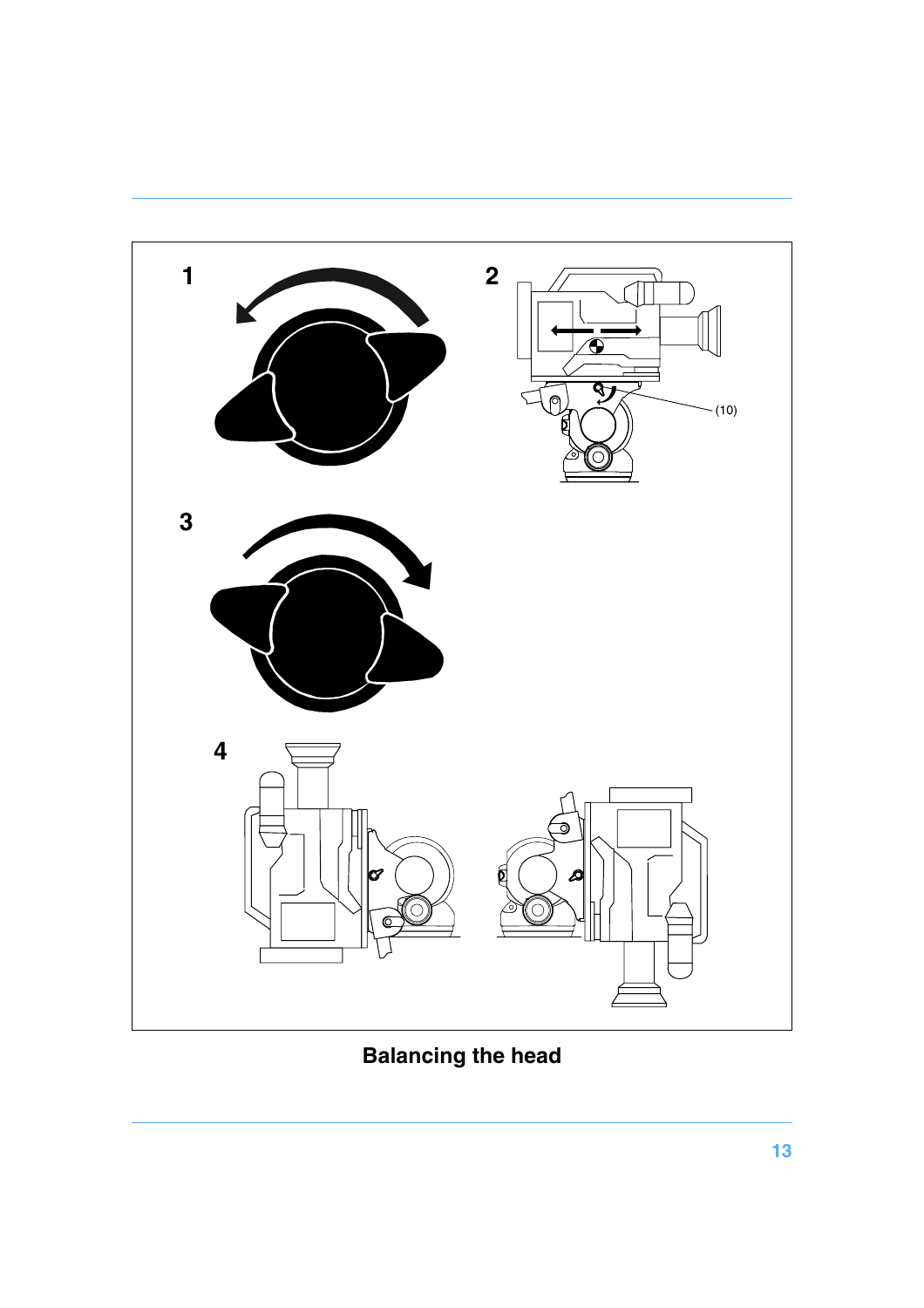# <span id="page-13-0"></span>**Pan and tilt brakes**

Friction brakes on each axis allow the head to be locked at any chosen position. The operating levers for the pan brake [\(5\)](#page-4-1) and tilt brake [\(7\)](#page-4-2) are fitted at the left-hand side of the head.

To apply the brake, turn the lever fully clockwise. To release the brake, turn the lever fully anticlockwise.



**WARNING! When the brakes are not in use, always turn the levers fully counter-clockwise. DO NOT use the brakes to supplement drag.**

# <span id="page-13-1"></span>**Pan and tilt drag**

Both the pan and tilt mechanisms incorporate the Vinten thin film (TF) system to ensure smooth movement of the camera about these axes, and are fitted with control knobs to adjust the drag setting.

Both drag knobs are provided with illuminated scales, graduated from 0 to 9. To illuminate the scales, press the switch [\(13\).](#page-5-2) The lamp will extinguish after 15 seconds.

The tilt drag adjustment knob  $(6)$  is on the left-hand side of the head, the pan drag knob  $(12)$  is on the right -hand side. The whip-pan facility is unaffected by the pan drag setting.

To increase drag, turn the knob clockwise, towards a higher graduation. To decrease drag, turn the knob anti-clockwise, towards a lower graduation.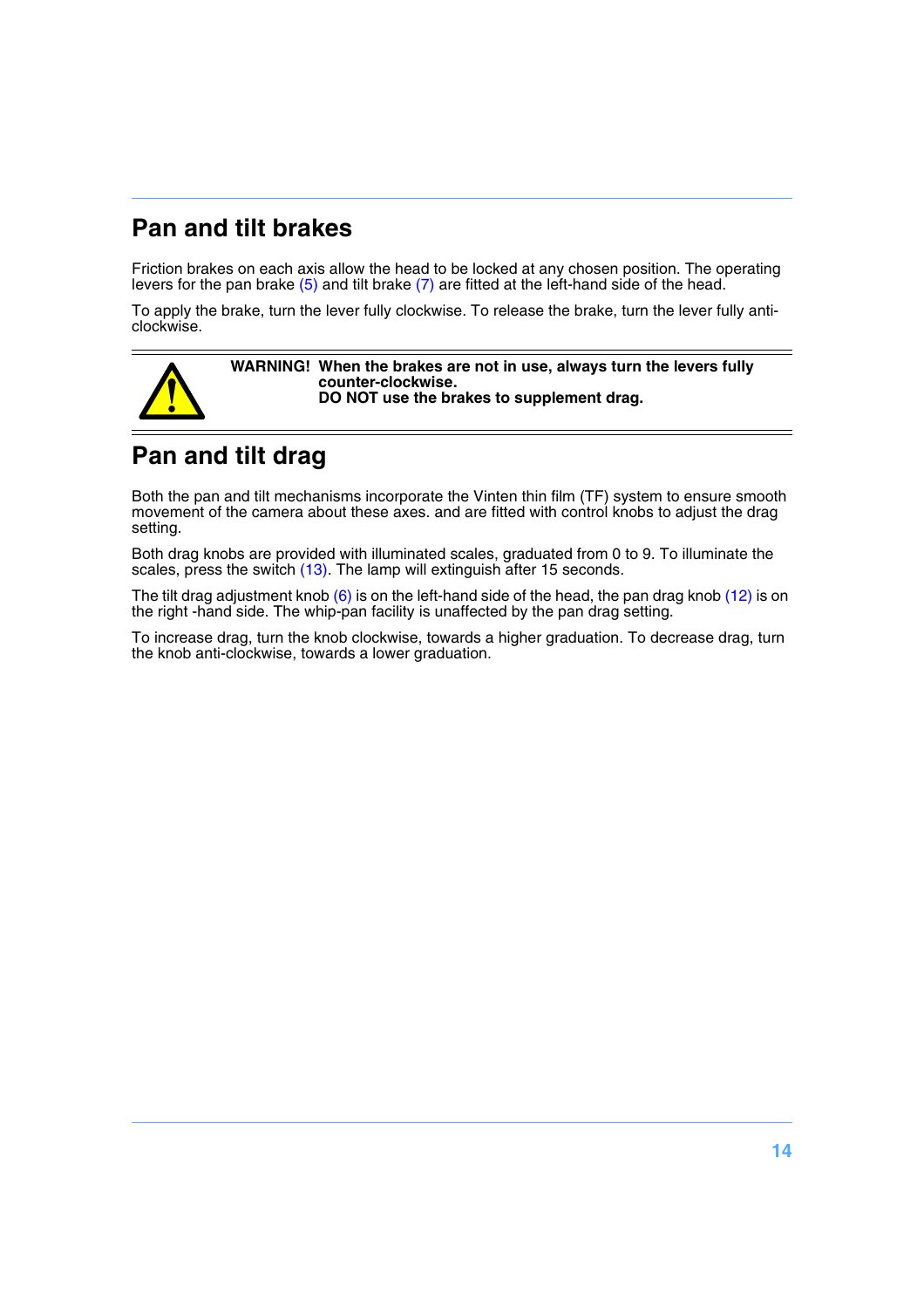# **Servicing**

#### <span id="page-14-1"></span><span id="page-14-0"></span>**Routine maintenance**

Replace the balance mechanism digital display battery yearly.

During use, check the following:

Check the effectiveness of the pan and tilt brakes. Reset as necessary.

Check the operation of the balance mechanism digital display and the illumination of the level bubble and drag knobs. Replace battery if necessary.

No further routine maintenance is required.

# <span id="page-14-2"></span>**Cleaning**

During indoor use, the only cleaning required should be a regular wipe over with a lint-free cloth. Dirt accumulated during storage may be removed using a semi-stiff brush. Particular attention should be paid to the levelling bowl and mounting face of the head and to the space between the tilting assembly and the base.

All Vision heads are weatherproof. However, use out-of-doors under adverse conditions will require special attention. Salt spray should be washed off with fresh water at the earliest opportunity. Sand and dirt acts as an abrasive and should be removed using a semi-stiff brush or vacuum cleaner

#### **NOTE: Use only detergent-based cleaners. DO NOT use solvent- or oil-based cleaners, abrasives or wire brushes to remove accumulations of dirt, as these damage the protective surfaces.**

# <span id="page-14-3"></span>**Battery replacement**

The battery powers the balance mechanism digital display and illuminates the level bubble and the drag knob scales. All are operated simultaneously by pressing the switch (13) and remain active for approximately 15 seconds.

The battery should be replaced yearly or whenever the illumination is considered inadequate.

#### **NOTE: The illumination level of the digital display and the level bubble and the drag knob scales varies with the intensity of the ambient light. Removal of the battery will not affect the calibration of the balance mechanism display.**

To install or replace the battery:

Tilt the head forwards to allow access to the battery cover [\(11\)](#page-15-0) and apply the tilt brake [\(7\)](#page-4-2).

Prise out the battery cover [\(11\)](#page-15-0) using a thin-bladed screwdriver or similar tool.

Pull the battery [\(11.2\)](#page-15-1) out of the battery sleeve [\(11.3\)](#page-15-2), as far as the wiring will allow.

Pull the connector [\(11.1\)](#page-15-3) off the terminals of the old battery and push it onto the terminals of the new battery  $(11.2)$ .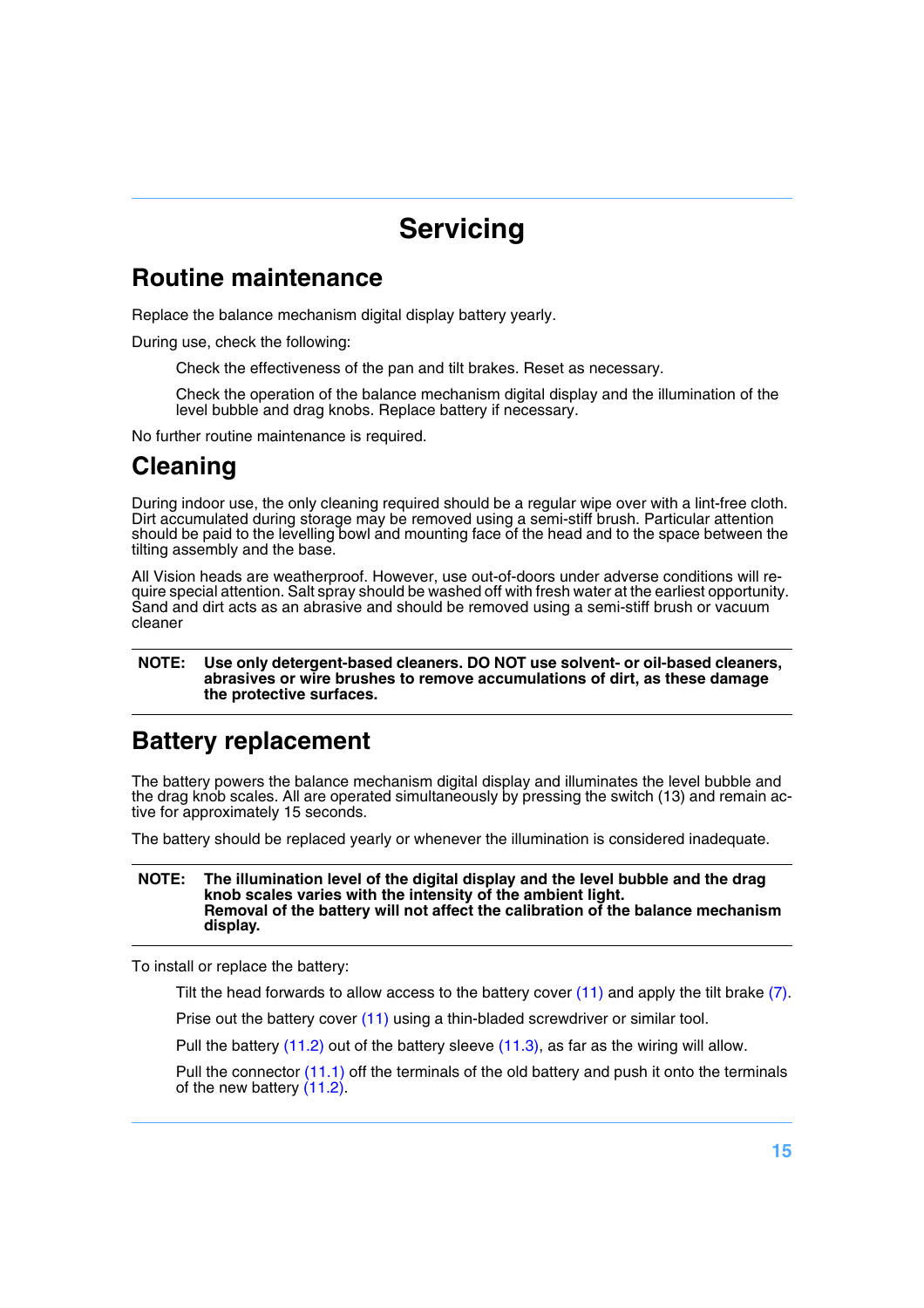Install the battery [\(11.2\)](#page-15-1) in the battery sleeve [\(11.3\)](#page-15-2), ensuring that the wiring is neatly stowed.

Refit the battery cover [\(11\).](#page-15-0)

Press the switch [\(13\)](#page-15-4) and ensure that the balance mechanism digital display [\(14\),](#page-15-5) the level bubble [\(15\)](#page-15-6) and the drag knob scales [\(6\)](#page-15-7)[\(12\)](#page-15-8) are lit for approximately 15 seconds.

<span id="page-15-7"></span><span id="page-15-6"></span>

<span id="page-15-8"></span><span id="page-15-5"></span><span id="page-15-4"></span><span id="page-15-3"></span><span id="page-15-2"></span><span id="page-15-1"></span><span id="page-15-0"></span>**Battery replacement**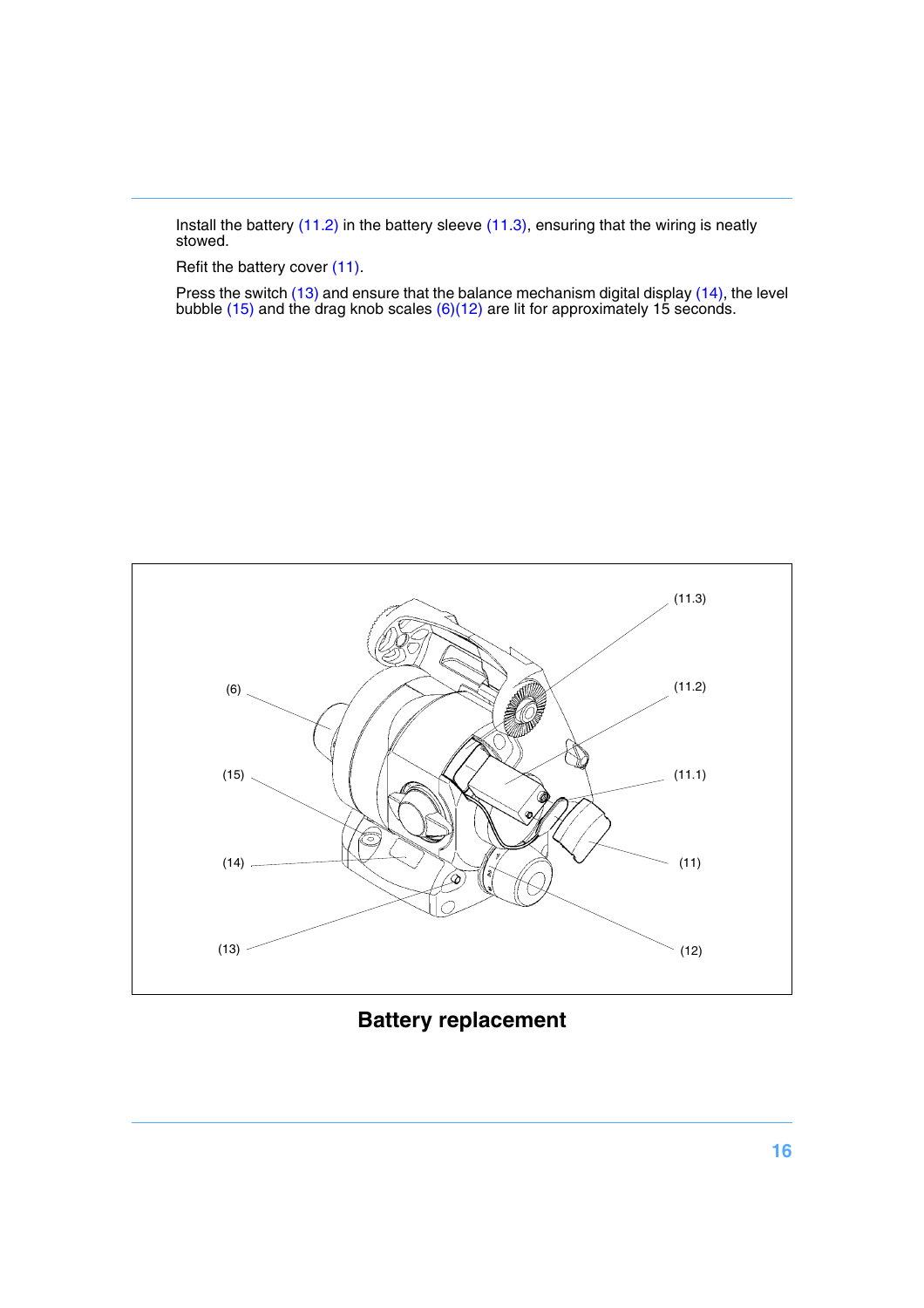#### <span id="page-16-0"></span>**Balance mechanism digital display calibration**

The digital display [\(14\)](#page-16-1) indicates setting of the balance mechanism on a scale of 00 (minimum setting) to HI (maximum setting). In the unlikely event of this system requiring calibration, proceed as follows:

Level the platform and apply the tilt brake [\(7\)](#page-4-2).

Turn the balance knob [\(16\)](#page-16-2) fully clockwise to its maximum stop.

**NOTE: If more than 15 seconds is allowed to elapse between steps, the system will shut down and revert to its previous settings.**

**1 Press and hold the switch [\(13\)](#page-16-3) for approximately eight seconds, until the digital display shows** *CA***.**

**2 Release the switch [\(13\)](#page-16-3). The display shows** *HI***.**

**3 Ensure balance knob [\(16\)](#page-16-2) is turned fully clockwise to its maximum stop, then press and release the switch [\(13\).](#page-16-3) The display will now show** *LO***.**

**4 Turn the balance knob [\(16\)](#page-16-2) fully counter-clockwise to its minimum stop. Press and release switch [\(13\)](#page-16-3). If the calibration is successful, the display will now show** *00***. 5 If unsuccessful,** *Er* **will be displayed. Pressing the switch [\(13\)](#page-16-3) again, or waiting for 15 seconds, will allow the system to revert to its previous settings. Calibration may now be carried out again.**

After calibration, rebalance the head (See **[Balancing the head\)](#page-11-0)**.



#### <span id="page-16-3"></span><span id="page-16-2"></span><span id="page-16-1"></span>**Balance mechanism digital display calibration**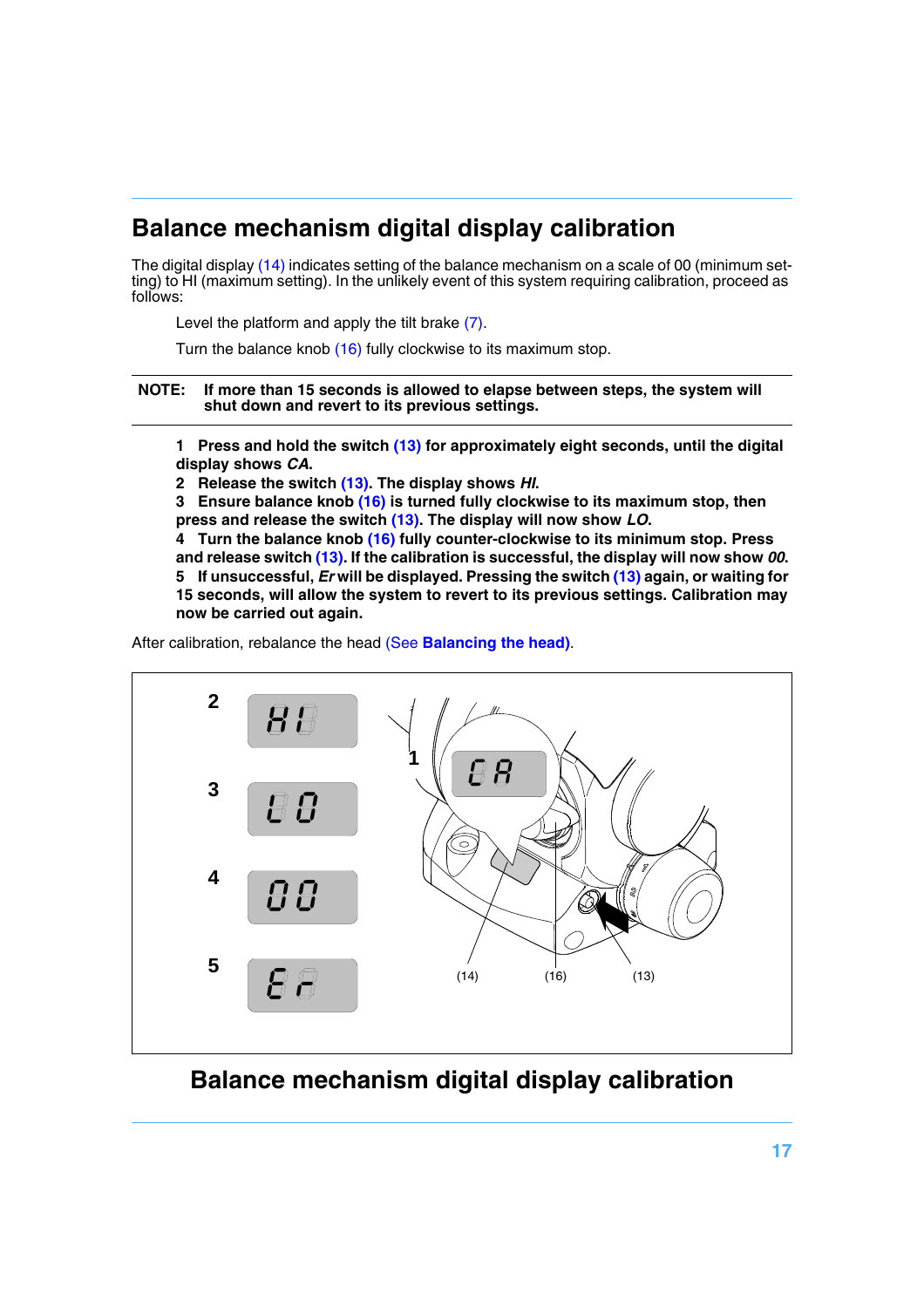# <span id="page-17-0"></span>**Brake knob and drag control knob adjustment**

The pan and tilt brake and drag controls may require adjustment after prolonged use. These adjustments should be carried out by competent persons as detailed in the Maintenance Manual. The Maintenance Manual may be obtained from Vinten Broadcast Limited or your local Vinten distributor or from our website at www.vinten.com.